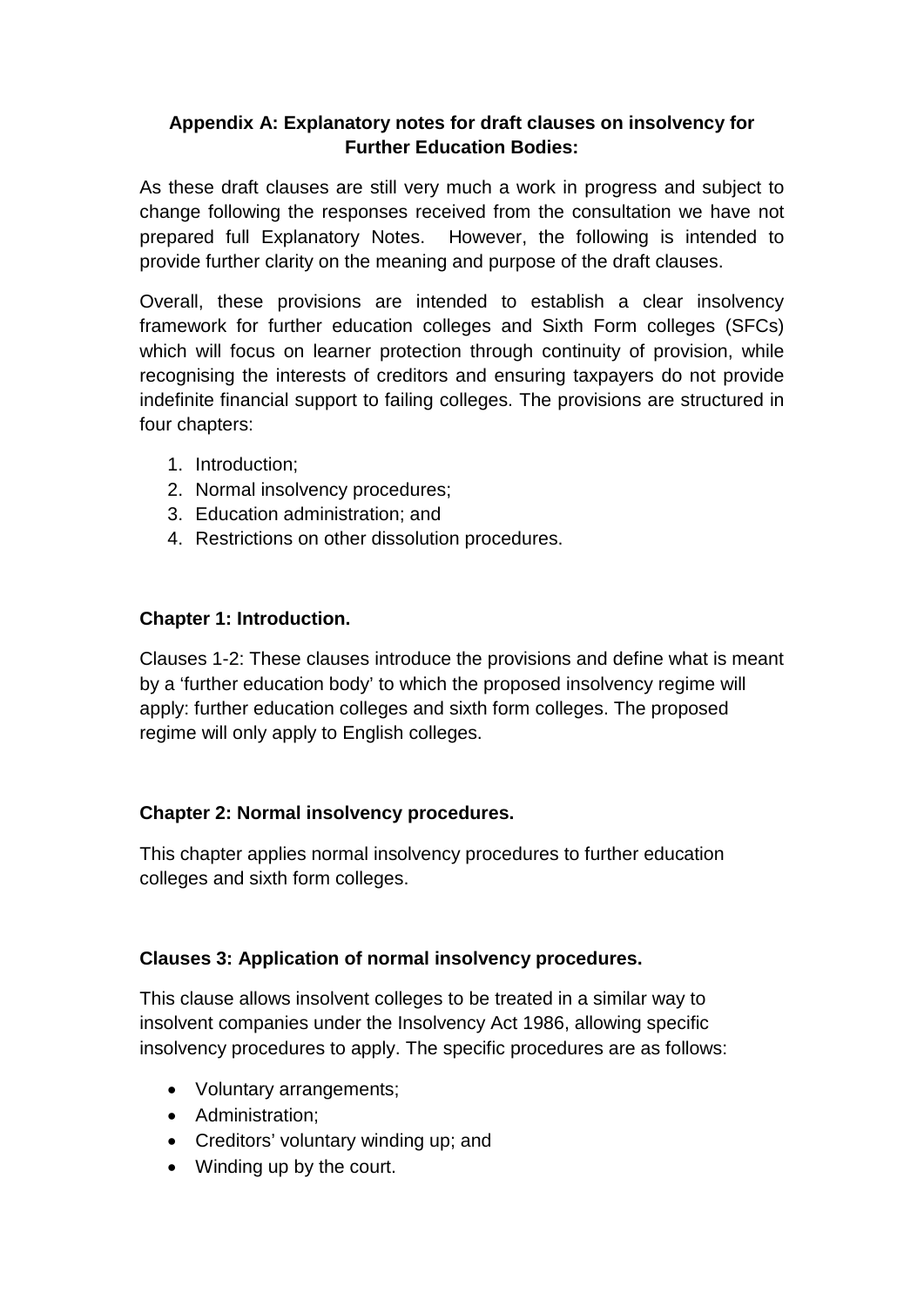There is a power to modify the provisions in the Insolvency Act 1986 relating to the four specified insolvency procedures so that they work for a further education body (as opposed to a company registered under the Companies Acts). So, for instance the power can be used to "translate" references to "company" to "further education body" and references to "directors" to "members" (governors). The power can also be used to omit provisions relating to floating charges (which cannot be granted by a further education body) e.g. section 40 of the Insolvency Act 1986.

The clause also provides for the law relating to receivers and managers in Part 3 of the Insolvency Act 1986 to be applied to further education bodies (subject to modifications).

#### **Clause 4: Application of other insolvency law.**

This clause contains a power to modify insolvency legislation outside the Insolvency Act 1986 so that it applies to further education bodies.

#### **Clause 5: Making of ordinary administration orders**

This clause deals with the interaction of education administration orders and ordinary administration orders. An ordinary administration order cannot be made if an education administration order has been made. In addition, if an education administration order has not been made and someone wants to apply for an ordinary administration order, they must first give the Secretary of State 14 days' notice so that he can apply for an education administration order (which will prevent the making of an ordinary administration order).

#### **Clause 6: Administrator appointments by creditors**

This clause deals with the interaction of education administration orders and the appointment of an ordinary administrator by creditors. An ordinary administrator cannot be appointed if an education administration order has been made or applied for. In addition, if an education administration order has not been made and someone wants to appoint an ordinary administrator, they must first give the Secretary of State 14 days' notice so that he can apply for an education administration order (which will prevent the appointment of an ordinary administrator).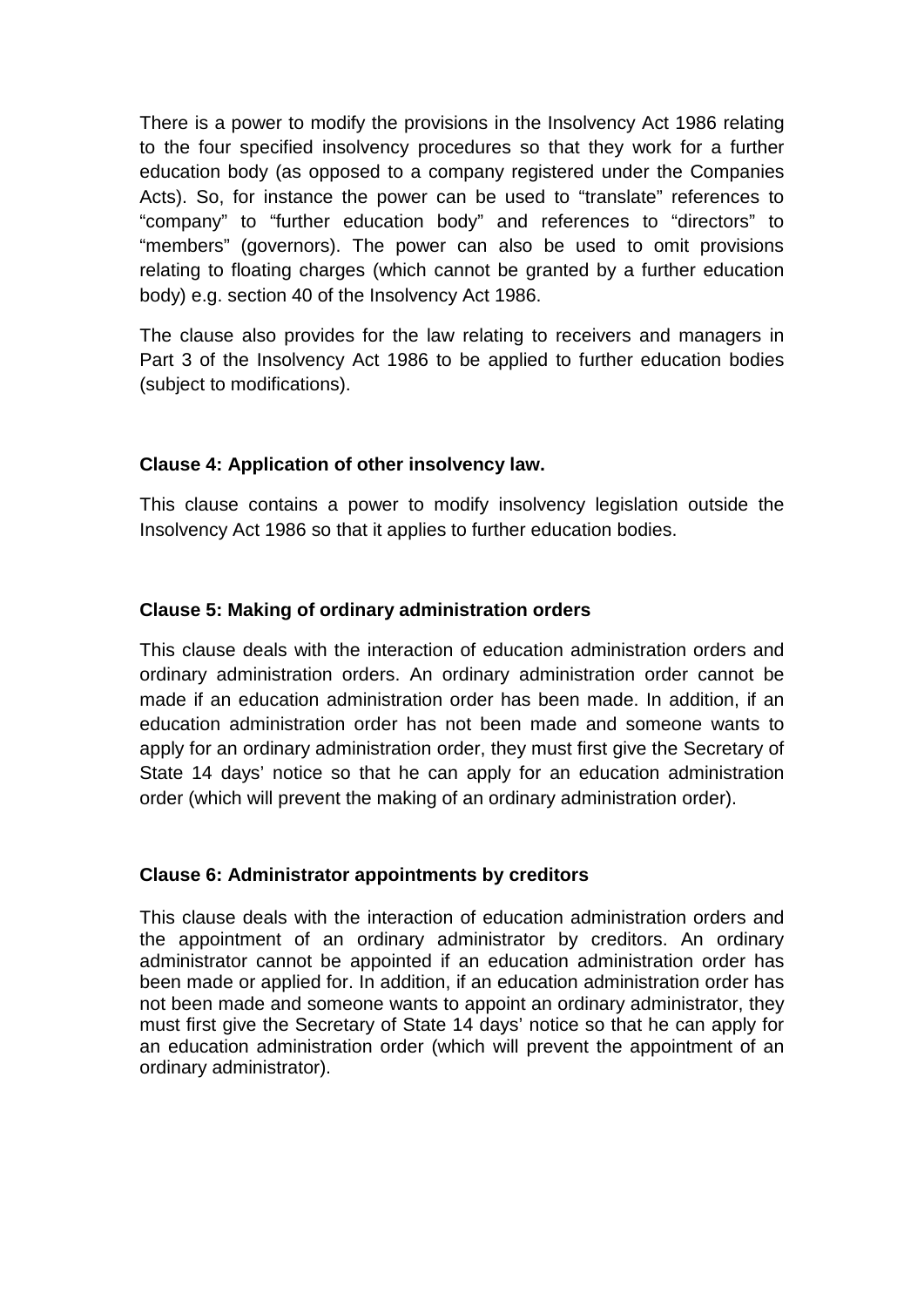### **Clause 7: Winding up Order**.

This clause deals with the interaction of education administration orders and petitions for winding up. The Secretary of State must be given 14 days' notice of a winding up petition so that he can apply for an education administration order.

## **Clause 8: Voluntary winding up order.**

This clause deals with the interaction of education administration orders and voluntary winding up. The Secretary of State must be given 14 days' notice of an application for permission for the further education body to pass a resolution for voluntary winding up petition so that he can apply for an education administration order.

# **Clause 9: Interpretation of sections 5 to 8**

This clause defines terms used in clauses 5 to 8.

# **Clause 10: enforcement of security**

This clause provides for a moratorium on enforcement of security during the 14 day notice period to the Secretary of State.

### **Chapter 3: "Special education administration"**

This chapter will include provisions for the creation of a special education administration that is a Special Administration Regime for further education and sixth form colleges in England.

It will allow an education administrator to be appointed by the court on the application of the Secretary of State in order to manage a college's affairs and protect existing students at the college while the administration process ensues. It sets out the objective of the administration, the grounds on which an education administration order can be made, and the process for doing so.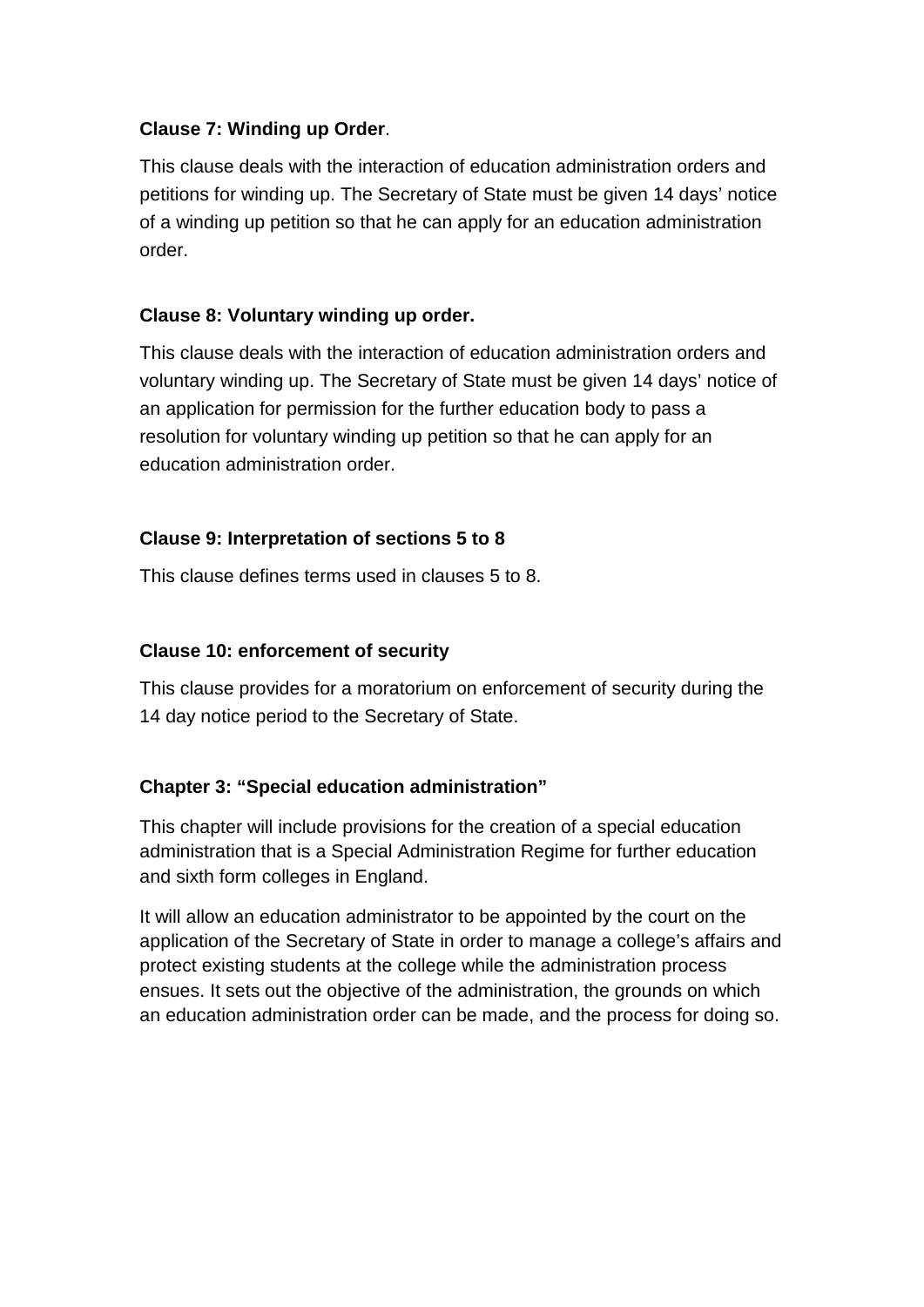# **Clause 12: Objective of education administration**

This clause is key for the education administration as it sets out the overarching objective for the education administrator to achieve when the administrator develops proposals. The objective of an education administration is to:

- avoid or minimise disruption to the studies of the existing students of the further education body as a whole, and
- ensure that it becomes unnecessary for the body to remain in education administration for that purpose. (That is because the administrator has achieved the first limb of the objective).

By existing students we mean a person who:

- is a student at the college when the administration order is made, or
- has accepted a place on a course at the college when the administration order is made.

The options for the education administrator to achieve that objective include:

- rescuing the further education body as a going concern,
- transferring some or all of its undertaking to another body,
- keeping it going until existing students have completed their studies, or
- making arrangements for existing students to complete their studies at another institution.

# **Clause 13: Education administration order**

An education administration may only be commenced by an order of the court. Subsection (1) sets out the meaning of an education administration order. The order appoints a person (the "education administrator") to manage the affairs, business and property of the education body for the duration of the education administration.

# **Clause 14: Application for education administration order**

This measure ensures only the Secretary of State can apply for an education administration order and that they must notify the education body and any other person specified in rules. These might include a proposed education administrator and a supervisor of a voluntary arrangement relating to the further education body.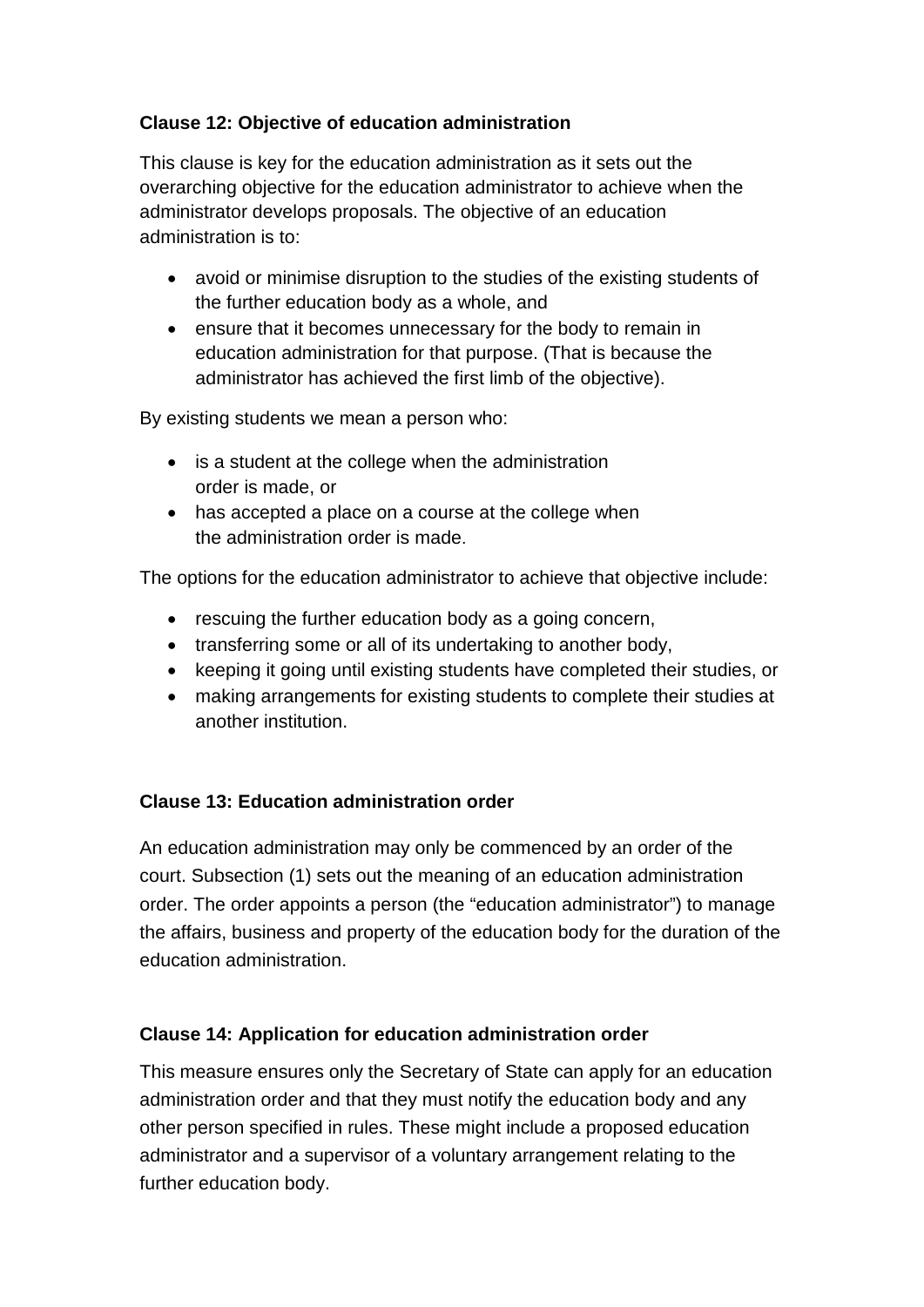## **Clause 15: Grounds for making an education administration order**

An education administration order can only be made if the court is satisfied that the further education body is either unable or likely to be unable to pay its debts (within the meaning of section 123 of the Insolvency Act 1986). An education administration order cannot be made if the further education body has already entered into ordinary administration or has gone into liquidation.

# **Clause 16: Powers of the court on hearing an application**

This clause lists the powers of the court on hearing the education administration application, which include granting or dismissing the application.

### **Clause 17: Appointment of two or more education administrators**

This clause provides for the respective functions of each administrator if there is more than one.

### **Clause 18: Duty to dismiss ordinary administration application**

If the court makes an education administration order, it must dismiss any outstanding application for ordinary administration.

### **Clause 19: Status of education administrator**

The education administrator is an officer of the court. In carrying out functions in relation to a further education body the education administrator acts as its agent.

### **Clause 20: General functions of education administrator**

The education body's affairs, business and property will be managed by the education administrator. They will carry out their functions with the aim of achieving the education objective (if possible). The education administrator must, so far as is consistent with that objective, carry out his or her functions in a way that achieves the best result for the further education body's creditors as a whole.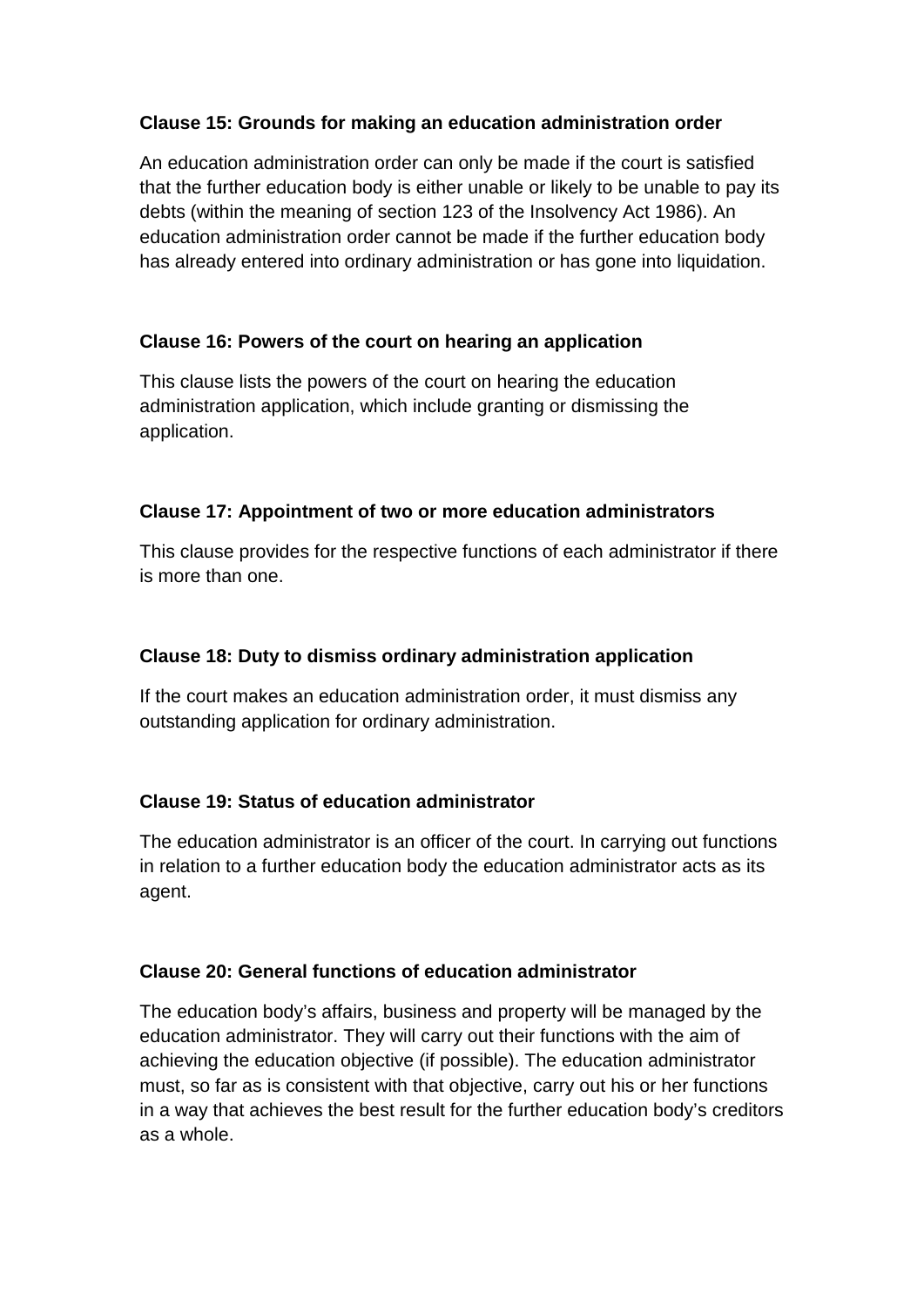#### **Clause 21: Transfer schemes**

This clause (and Schedule 1) gives the education administrator the power to make transfer schemes by which the property, rights and liabilities of a further education body can be transferred to another education body. These schemes can be used to override some third party rights to secure a transfer of assets and liabilities to another education body.

### **Clause 22: Conduct of administration**

This clause (and Schedule 2) applies provisions of the Insolvency Act1986 which apply to ordinary administrations to education administrations (with some modifications).

#### Financial support for bodies in education administration

### **Clause 23: Grants and loans where education administration order is made**

The Secretary of State has the power to make grants or loans to the education body for the purposes of the education administration.

#### **Clause 24: Indemnities where education administration order is made**

This section applies if an education administration order has been made in relation to an education body. It enables the Secretary of State to indemnify the education administrator and certain related persons and bodies in respect of liabilities incurred or loss or damage sustained in connection with the exercise of the education administrator's powers and duties. The Secretary of State must lay a statement of the agreement to grant the indemnity before Parliament as soon as possible after agreeing to grant it.

#### **Clause 25: Indemnities: repayment by further education bodies etc**

This clause lays out what happens if the Secretary of State makes a payment under an indemnity. The Secretary of State can require the further education body to repay that sum to him. The Secretary of State must lay a statement before Parliament relating to any payment made by him under an indemnity as soon as practicable after the end of the financial year in which the sum is paid out; and, where there is an obligation on the further education body to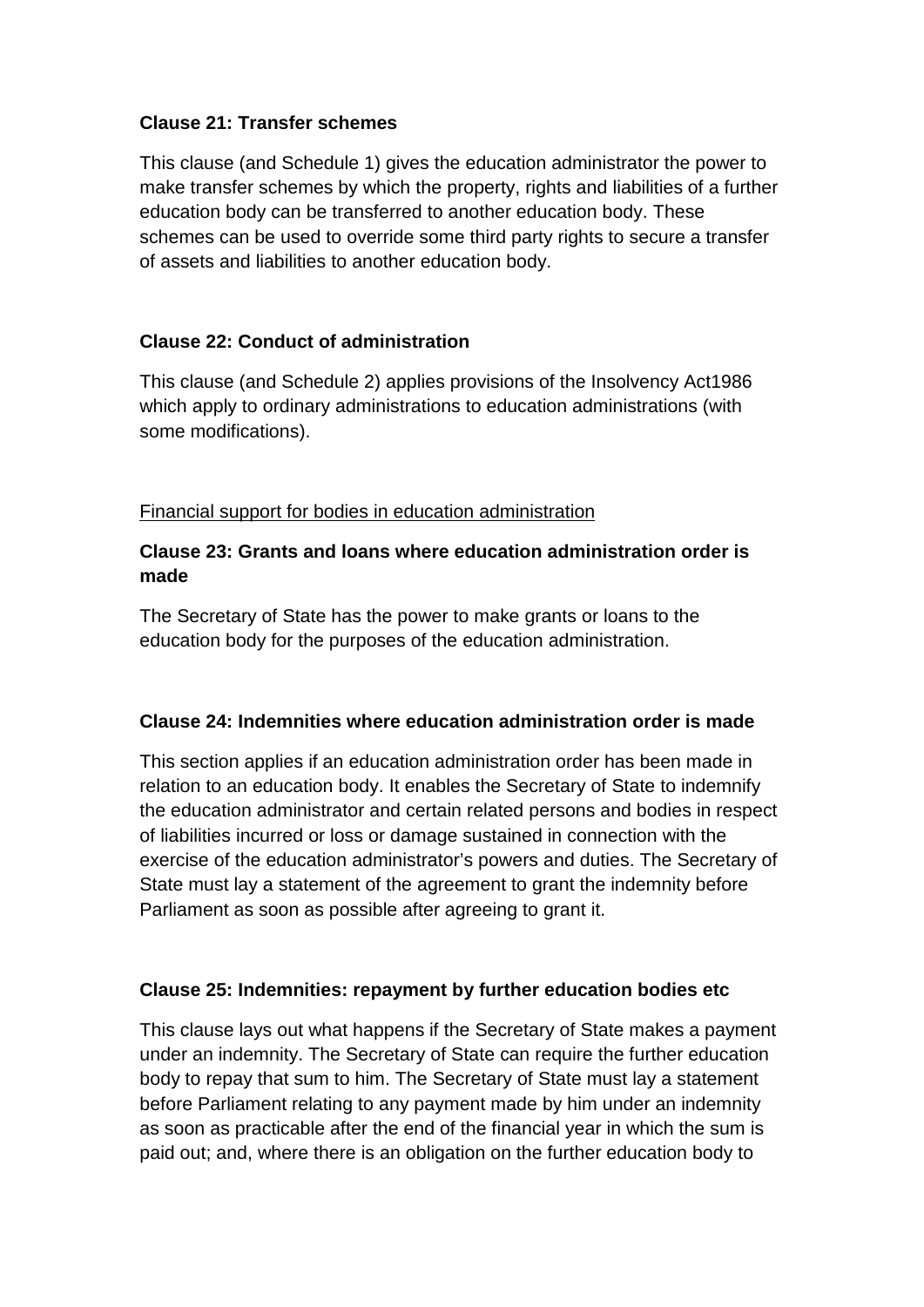repay the relevant sums, after the end of each subsequent financial year until the further education body has discharged the liability (including interest).

# **Clause 26: Guarantees where education administration order is made**

This section enables the Secretary of State to give guarantees in relation to the borrowings of a further education body in education administration. The Secretary of State may guarantee while an education administration order is in force the repayment of any sum borrowed as well as interest or any other financial obligation in relation to the sum. The Secretary of State must lay a statement of the guarantee before Parliament as soon as possible after giving it.

# **Clause 27: Guarantees: repayment by further education body etc**

If sums are paid out by the Secretary of State under a guarantee as outlined in clause 26, this clause requires that the further education body must pay the Secretary of State:

- such amounts in or towards the repayment to the Secretary of State of those sums as the Secretary of State may direct; and
- interest on amounts outstanding at such rates as the Secretary of State may direct.

The Secretary of State must lay a statement relating to that sum before Parliament as soon as possible after the end of the financial year in which the sum is paid out; and after the end of each subsequent financial year until the education body has discharged the liability (including interest).

### **Supplementary**

### **Clause 28: Education administration rules**

This clause applies the power to make rules under section 411 of the Insolvency Act 1986 to any proposed legislation so that detailed procedural rules for an education administration can be made in the same way that they are for ordinary administration.